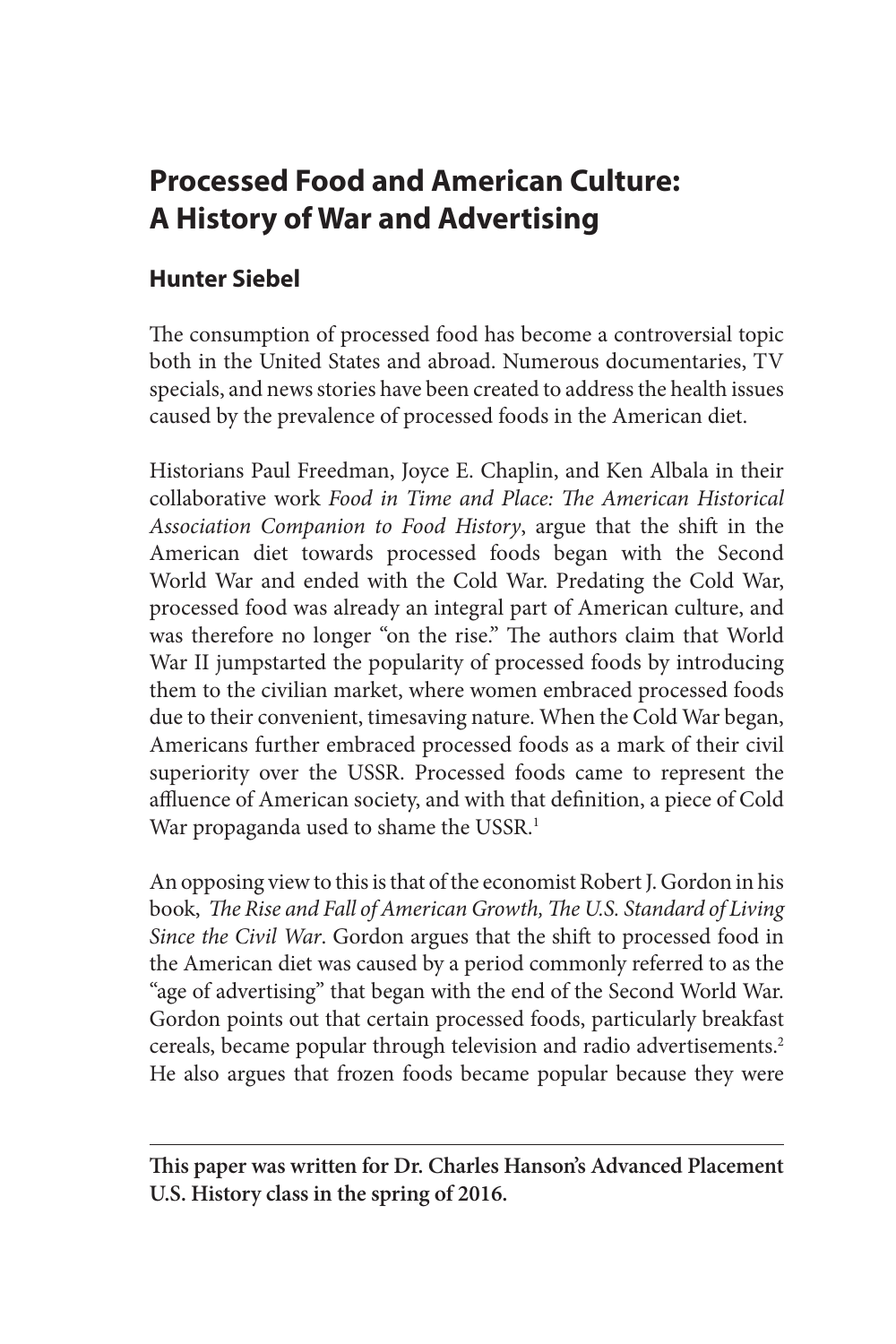marketed to the American public offering the possibility of a "utopian" future: a world where women didn't need to cook, where the cost of living was low, and where ample food existed in every household.<sup>3</sup> Gordon argues that the most important shift in food marketing was the self-serve supermarket. These supermarkets offered a new level of convenience to the consumer, therefore becoming extremely popular, and paved the way for the further rise of processed foods.<sup>4</sup>

Many historians disagree about the origin of processed food's prominent role in modern society. Answers to this question include advertising, Cold War politics, technological advances in industry, World War II, and even women's rights. While all of these serve as valid parts of the answer, the important question is which factors had the greatest impact. Although advertising can be pinpointed as the most important factor in the shift in the American diet to processed foods between 1940 and 1960, the success of this national advertising campaign could not have been attained without the pre-established culture of processed food caused by World War II. Indeed, the Second World War popularized processed food by making it easily accessible to consumers both during and after the war, as well as making the purchcase of processed foods a symbol of patriotism.

### **The American Illusion**

Post-World War II advertising can be deemed the primary cause of the shift from fresh to processed food because it associated processed food with an ideal, desirable lifestyle.By 1955, nearly 65 percent of American homes had a television.<sup>5</sup> TV shows such as "Leave it to Beaver" and "Father Knows Best" portrayed the perfect suburban American family. These families shopped at grocery stores and the presentable mother character had stereotypical female duties, such as cooking nightly family meals, doing house chores, and being attentive to her children. These TV families came to symbolize the ideal family that every American strived to match.<sup>6</sup>

Processed food was marketed as a shortcut to becoming one of these ideal American homemakers. An example of this is the television ad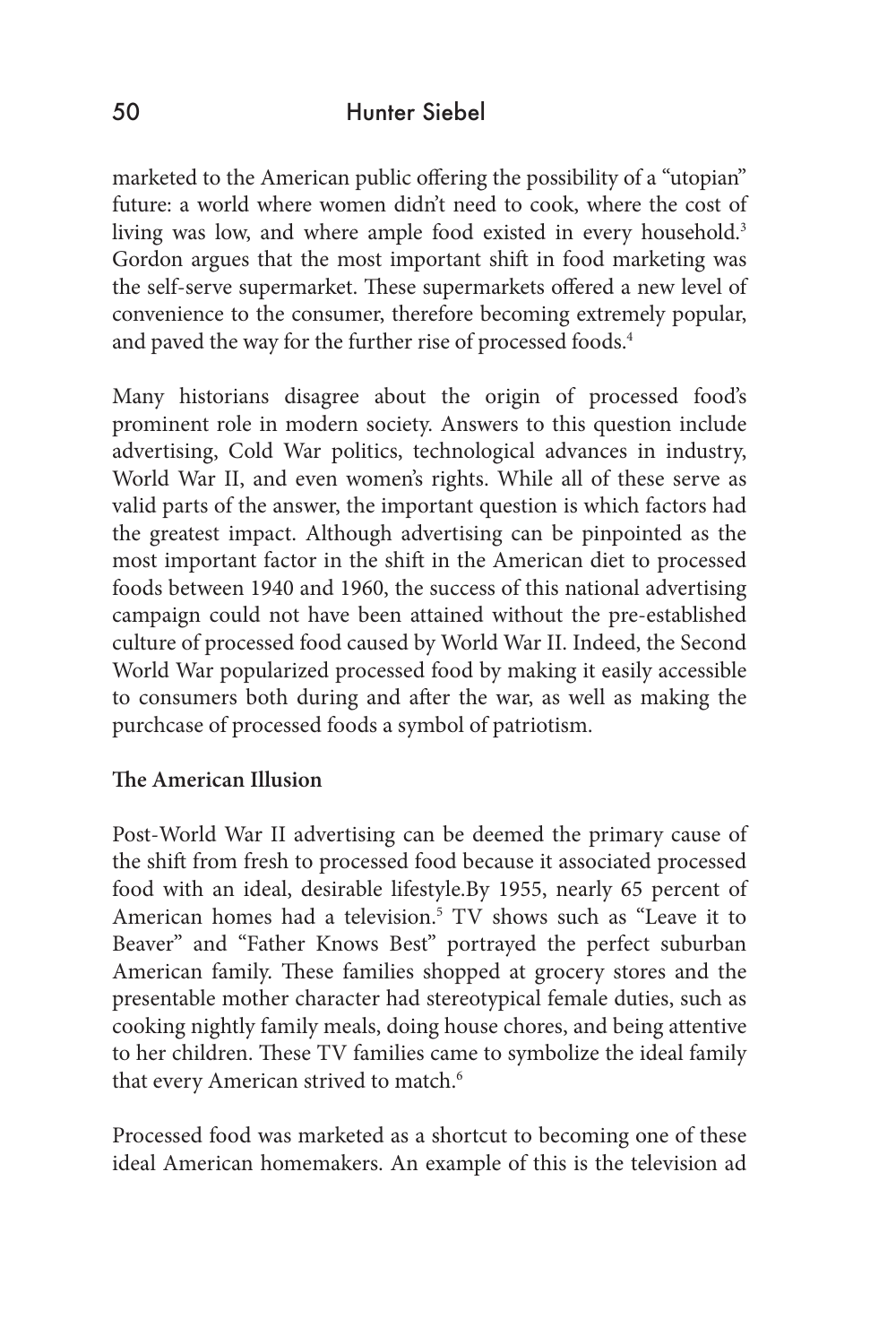for Pillsbury's instant mashed potatoes and cakes. It was marketed as a "woman's secret" to provide easy food that tasted so much like homemade potatoes, even your husband wouldn't recognize the difference, all while allowing mom to "swish into dinner un-steamed, serene."7 Processed food, like these instant potatoes, was marketed with the promise of creating the stereotypical lifestyle found on TV and in other media. Similarly, a 1956 magazine ad for sliced bread was marketed with the slogan, "We do… you should too!" in which a typical American housewife and her children were pictured flashing big white smiles and enjoying their slices of bread with jam (see Appendix A). $8$  In this ad, it wasn't just the food being marketed to the American people —it was the storybook family that came with it. Processed foods were highly valued for their convenience and became increasingly popular when those aspects were marketed because they allowed women to appear as the same diligent homemaker they were before the Second World War, when, in reality, many women were trying to expand their horizons out of the home.

Many women were in need of faster, more convenient ways to remain the ideal housewife in the eyes of society because, even after their husbands returned at the end of the war, many women wanted to continue working or participate in other activities beyond housework. The war put many women into factory jobs that disappeared with the return home of the World War II veterans. Published in 1946 after World War II, an article entitled, *How Come No Jobs for Women?*  describes the desire of women to work after the war for both personal and economic reasons.<sup>9</sup> The problem was that there wasn't time to be both a worker and the perfect American housewife.<sup>10</sup> Processed food was advertised to the American women as the loophole that allowed for both, which is why the campaigns worked so effectively, making processed foods a popular commodity in nearly every American home.

While direct advertising to American women affected the popularity of processed foods as a means to achieve the lifestyle they desired, indirect advertising also associated processed food with a message of civil superiority, a message that Americans were determined to convey during the Cold War. In the kitchen debate of 1959, Vice President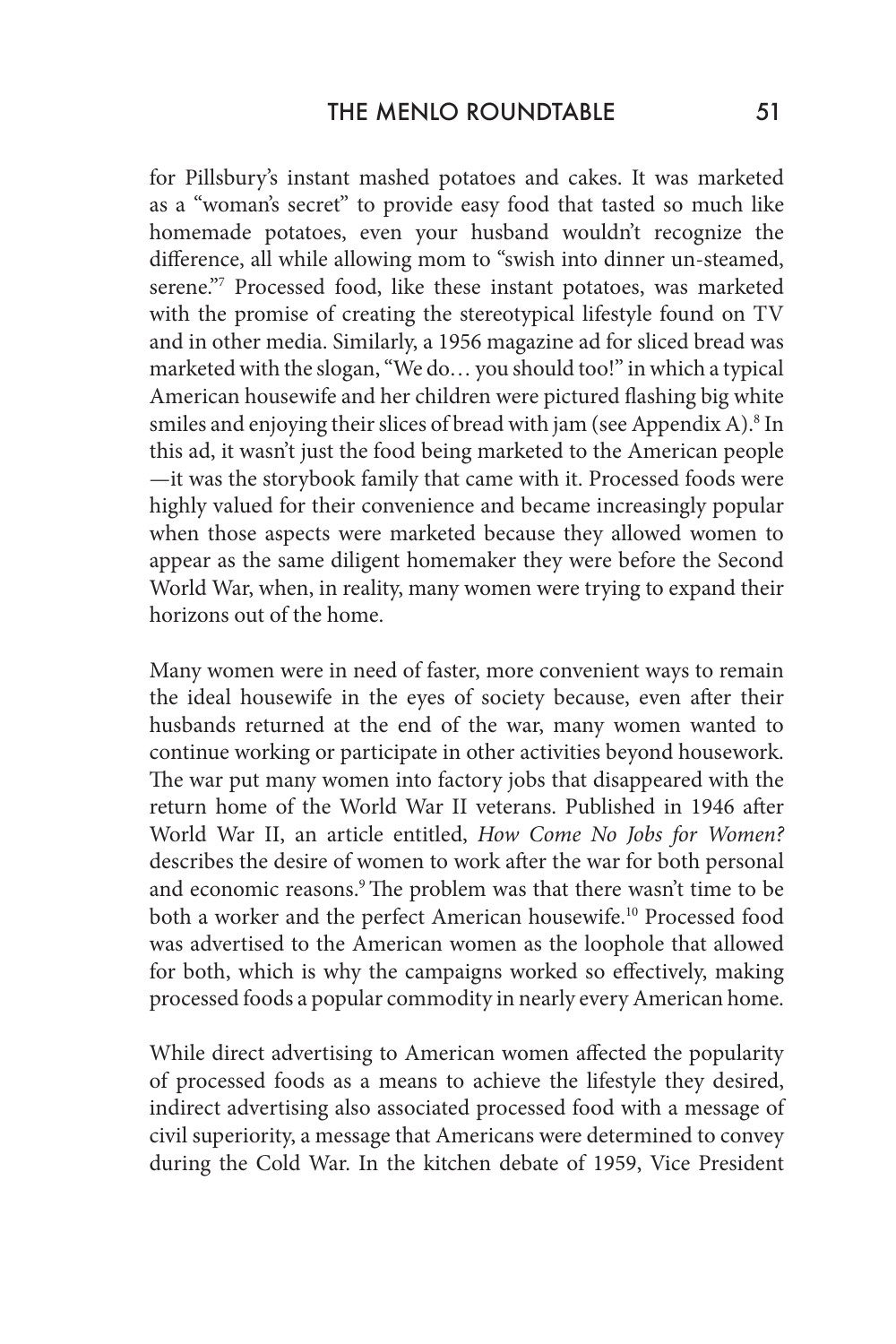Richard Nixon toured the American National Exhibition in Moscow with Soviet Premier Nikita Khrushchev. The American Exhibition took place at the height of the Cold War and was used to inform Russians about American capitalism. In order to do this, the U.S. State Department asked General Mills, General Foods, Pepsi-Cola, and other processed food companies to participate. General Mills and General Foods alone shipped seven tons of food including cake and brownie mixes, packaged cereals, and other processed foods to the exhibition.<sup>11</sup> While flaunting the abundance of processed food in the kitchen section of the exhibition, Vice President Nixon told Khrushchev, "the American system is designed to take advantage of new inventions and new techniques," implicitly associating the superiority of capitalism over communism with the advanced technologies being used in the American processed foods on display.<sup>12</sup> Thousands of Americans watched Nixon make this parallel from their screens at home, and soon, Nixon's association came to be that of the whole of American society. In the eyes of Americans, "processed foods … became a metaphor for the political, economic, and cultural supremacy of the United States."13 Additionally, the Space Race was also happening in 1959, a period when Americans were attempting to technologically outdo communist Russia by being the first country to dominate outer space. Processed foods became extremely popular because they were presented to the American people as a badge of supremacy in a time where Americans were desperate to cling to any evidence that their society was more advanced than the USSR's.

#### **Patriotic Food**

The Second World War was a cause in the shift from fresh food to processed food because the United States government produced and distributed many pieces of war propaganda insinuating that eating and producing processed food was patriotic. Many posters like the propaganda piece entitled *Can All You Can: It's a Real War Job!* from the Office of War Information in 1943 encouraged people, particularly women, to can foods at home for use during the winter because of rationing and insinuated that participating in food processing was patriotic, because it helped with the war effort (see Appendix B).<sup>14</sup>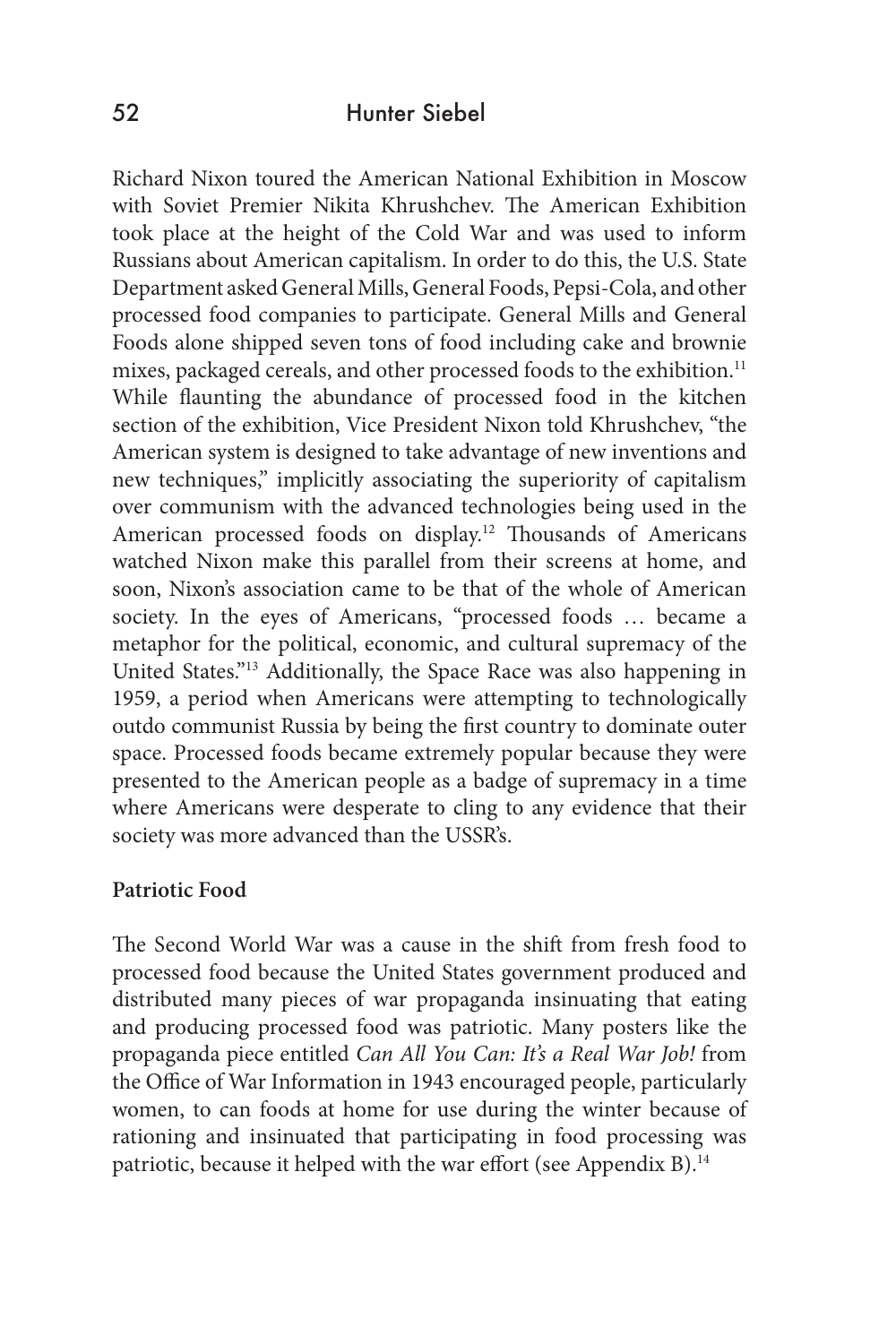The significance of this type of propaganda is that it demonstrates how home canning became a patriotic obligation for Americans on the home front therefore making Americans accustomed to processed food and eventually making canned foods an important staple in the American diet.

In a *Magazine War Guide* produced and distributed by the Office of War Information (OWI) in 1945, a list was provided of publications that could be ordered from the OWI that taught techniques of food preservation.15 The publications include *Oven Drying, Home Canning of Meat, Preservation of Vegetables by Salting or Brining*, and more.16 This publication about home canning and food preservation shows how the U.S. government pressured Americans to participate in and accept food processing during World War II. The government's push to make food processing commonplace in every American household meant that after the war, when home canning was no longer a nationalistic duty, Americans readily purchased factory-made processed food because they had already been consuming and producing similar products in their own kitchens.

Another call to Americans' patriotic duty to the war effort came from nutrition. However, little was actually known about nutrition during the war or in the proximate years to follow. For example, the U.S. War Food Administration (WFA) distributed a piece of propaganda entitled *Eat the Basic 7... Every Day! Eat a Lunch That Packs a Punch!* in 1943 implying that certain foods were of equal nutritional value whether raw, dried, frozen, evaporated, or canned (see Appendix C).<sup>17</sup> The poster states that Americans should "eat a lunch that packs a punch … every day," comprised of the seven food groups in order to be the "strong" citizens that the country "needs."18 In the subtext of each food group, the poster lists processed varieties of the original food that can be eaten as an equally beneficial substitute. Because processed food was often more accessible to consumers during the Second World War, and was deemed nutritionally equivalent to fresh food, it was often substituted for fresh. Therefore, being encouraged by patriotism to eat a product from each food group every day usually meant eating a majority of processed products over fresh to fill one's daily quota.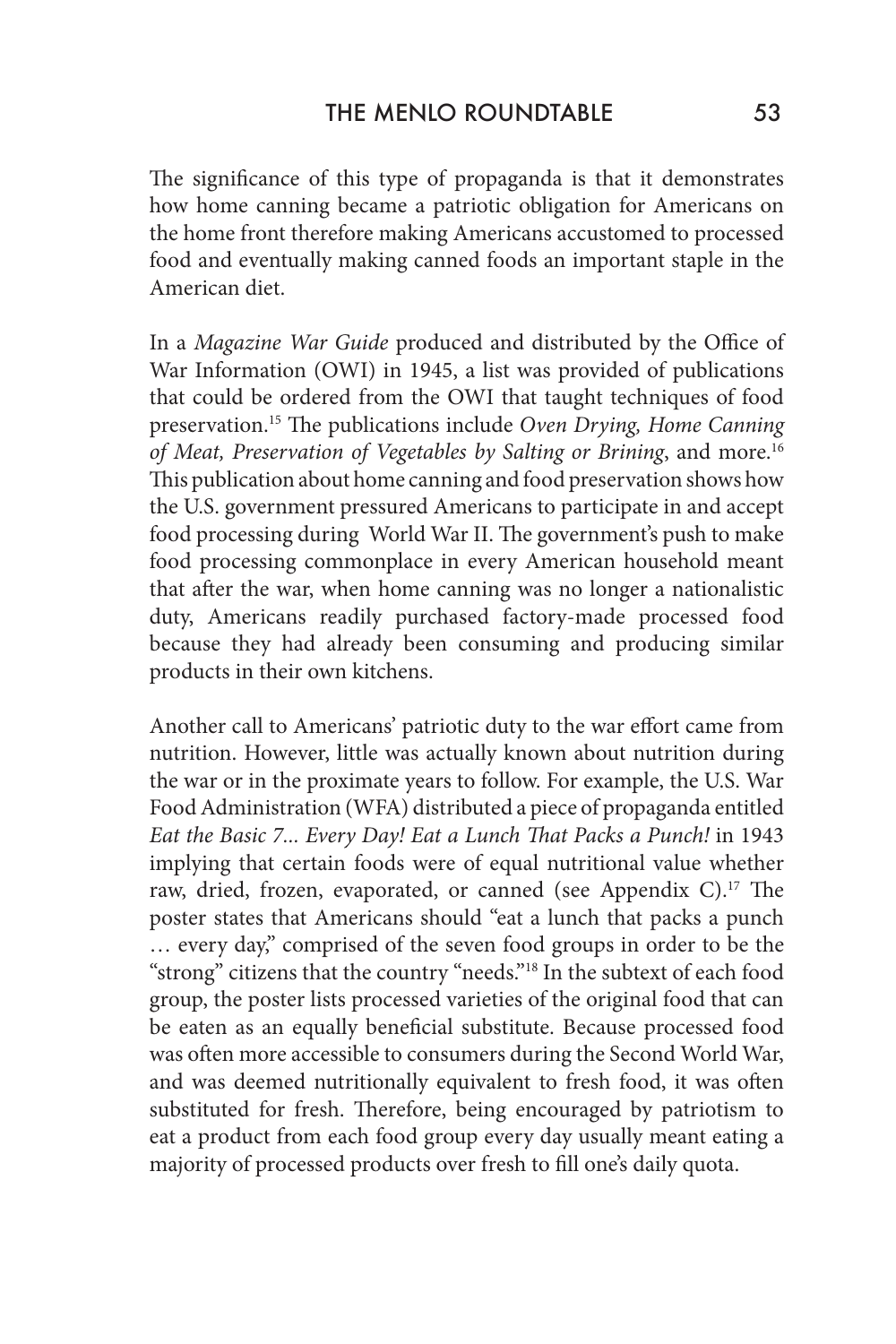The U.S. government asked the American people to buy processed food during the war in order to maintain low war costs and keep the economy in check. The Price Control Act of 1942 was passed in order to keep factory wages low and avoid a slow down of the industrial work necessary to the war effort.<sup>19</sup> A pamphlet published by the Price Administration Office in 1942 states, "when prices go sky high, everyone suffers," and that in order to fulfill one's patriotic duty to keep prices low, one should buy items under price controls.<sup>20</sup> Yet the only foods placed under price controls were processed: evaporated and condensed milk, corn meal, dried beans and onions, fresh and canned fruit juice, while fresh fruits and vegetables were not.<sup>21</sup> The United States government convinced the American people that buying processed food meant being patriotic, associating the model citizen with someone who avoided fresh and chose processed instead. With this association, Americans increased the amount of processed food they bought in supermarkets; further popularizing processed food and making it an integral part of America's food culture.

#### **War is a Midwife**

The Second World War made processed food popular because it supported processed food companies during the war, encouraging the mass production of processed food. By 1943 there were nearly 11 million men enlisted in the army, 7 million more than the previous year, fighting in various regions of the world.<sup>22</sup> Not only was the U.S. government responsible for feeding these men, but also due to FDR's Lend-Lease policy, nearly ten percent of the United States' total food production output was being shipped to the allied forces.<sup>23</sup> Out of this necessity to provide, the processed food industry was born. Unable to send fresh meat, fruit, and vegetables that would spoil while being transported, the U.S. government looked to canning, freezing, powdering and other processing methods that allowed food to have prolonged shelf life and be easily packaged for shipping purposes. Out of this sudden interest food processing for the war effort came many scientific industrial developments and still well-known today products such as T.V. dinners, sliced bread, enriched white flour, fruit juice, instant coffee and hot chocolate, M & M's, and more.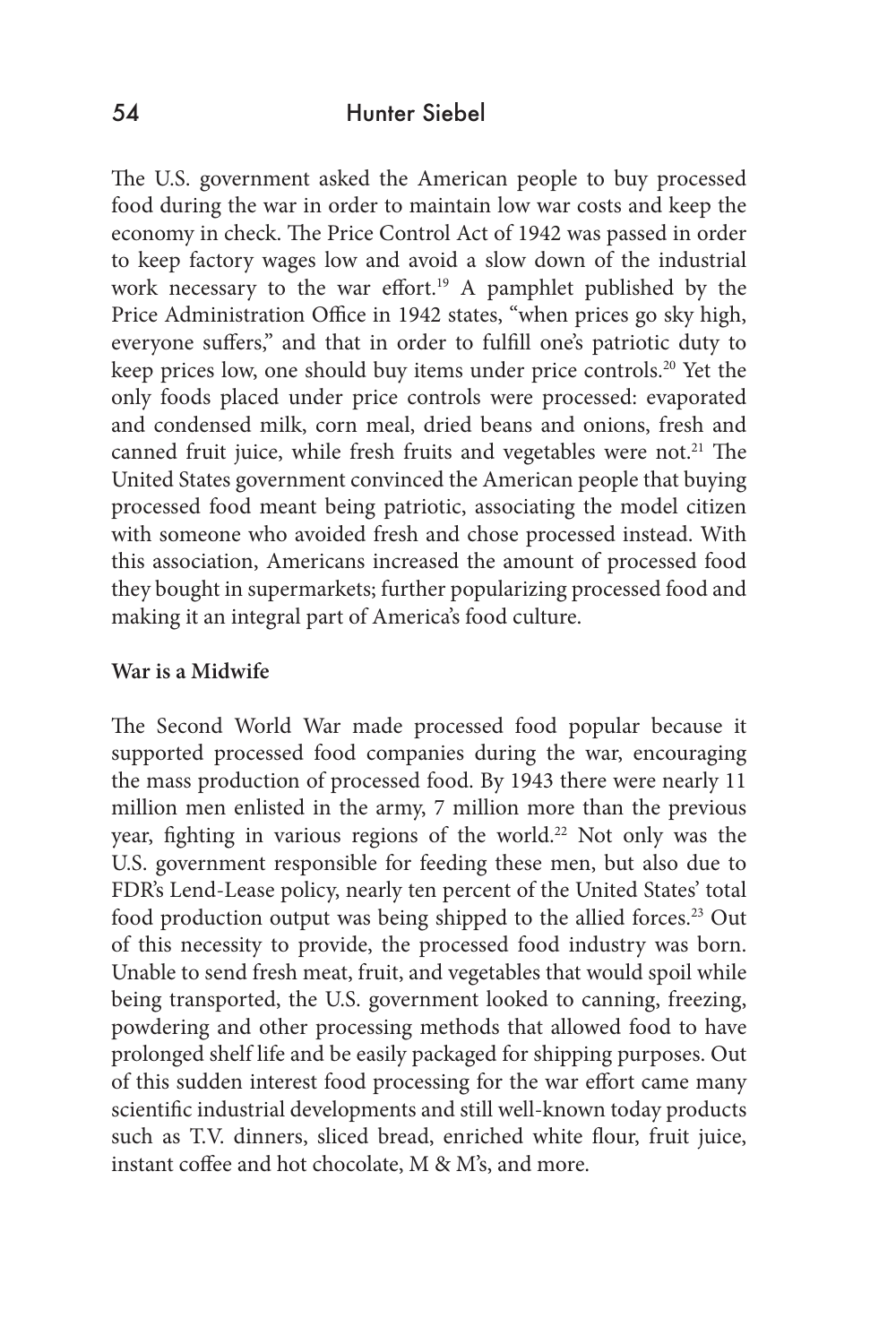Government-set rationing point rules swayed Americans towards processed food because it made processed items more easily attainable than other products. Processed foods were added to the list of rationed items in March of 1942 along with meat, cheese, canned milk, and other goods.24 On average, during the war processed foods required fewer rationing points than fresh food like meat and cheese, making processed foods popular as meatless meal alternatives. For example, 50 million boxes of Kraft macaroni and cheese were purchased in 1943 because two boxes could be purchased with only one rationing stamp. Although fresh fruits and vegetables were not rationed, supplies were limited unless you had your own victory garden, and even then most homegrown items were processed in the home by canning and other preservation methods for prolonged use.

The Second World War played a key role in the popularization of processed foods in the post-war era because it allowed foodprocessing companies the means to mass distribute food to the civilian market. When the Second World War came to an end, so did the U.S. government's need for processed food. Food processing companies used to producing at high levels were suddenly left with half of their previous product demand. But instead of operating at fifty percent capacity, companies adjusted, shifting all of their focus to the civilian market, where many of their products were already popular, but had been in limited supply due to the needs of the war.<sup>25</sup> With product availability no longer a concern, processed foods flew onto grocery store shelves and then into American homes.

An article entitled *Food Men Discuss \$4,000,000,000 Year*, published in 1950, explains that food production companies were beginning to hire food brokers "to secure distribution for their products."26 Companies' use of food brokers brought more processed foods than ever before to the consumer market. Because many of the processed foods were already in high consumer demand, their sudden abundance in the market, which was made possible by continuation of Second World War production levels, allowed Americans to consume more processed items at a low cost. This only furthered the popularity of processed food and its association with the American identity.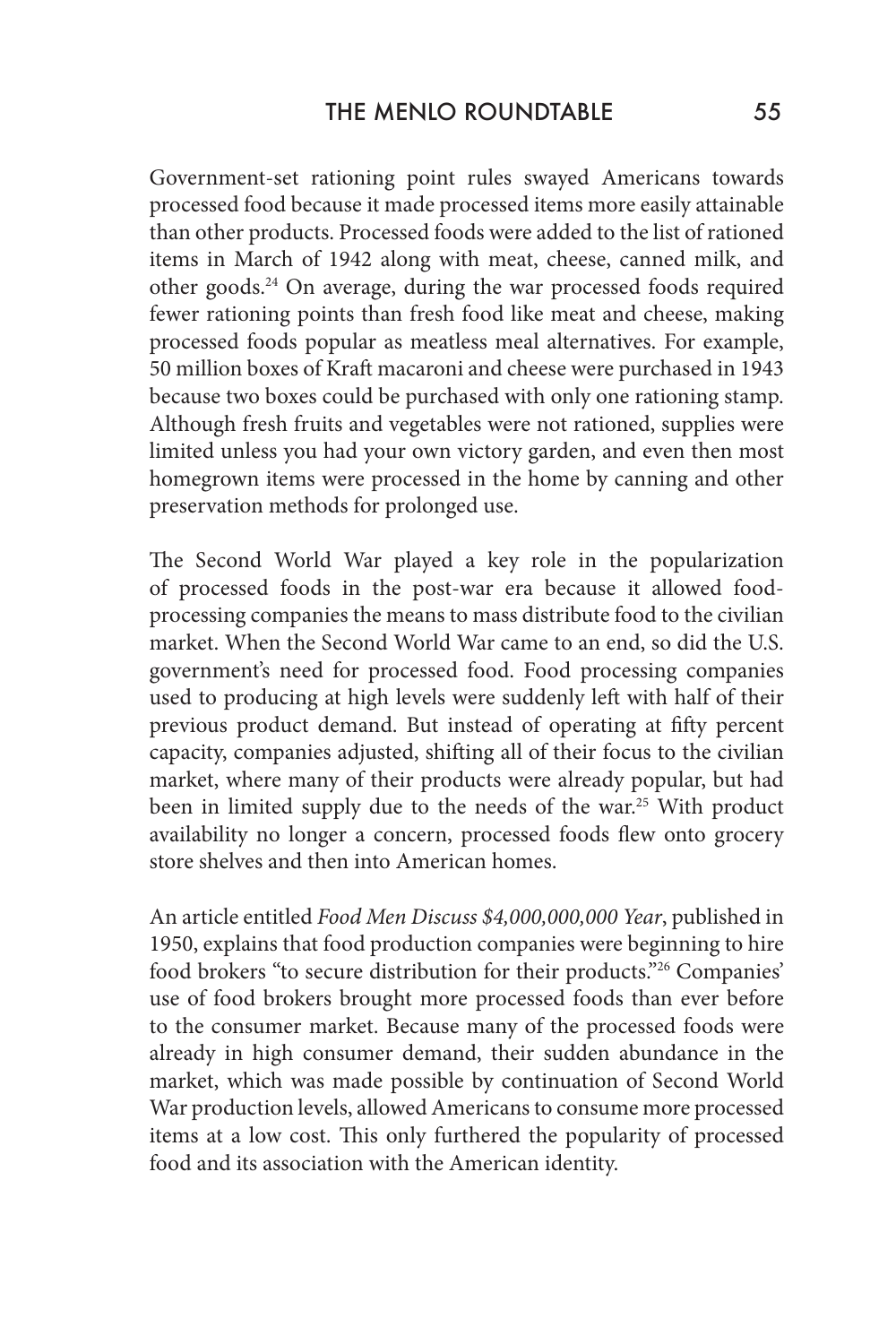Whereas certain products had been subject to limited availability during the war, processed food companies were able to easily capitalize on the civilian market by redirecting their already high production output to the consumers. In a letter from Charles Bowles, a price administrator at the Office of Price Administration (OPA), to the editor of *The New York Times* in 1944, Bowles expresses his concern for the post war economy.<sup>27</sup> Bowles' biggest concern was the inflation that would occur when consumers demand products for which "supplies for a considerable period will be running far behind."28 Because of the war, there were few factories producing consumer goods—many had been modified to produce airplanes and other war materials instead. However, there was one product that met the constraints of both high demand and high abundance: processed food. Government support of processed food production during the Second World War gave processed food companies the ability to capitalize on a pre-disposed consumer market in the post-war era. For years, consumers had endured limited supplies of processed products, and with the end of the war, processed food companies no longer had to meet government allocations and could put their energies into mass consumer distribution. Suddenly, processed food was abundantly available in every supermarket across America.

#### **Food is Fashion**

Advertising and the Second World War greatly impacted the popularization of processed food in American society. And yet the Second World War and advertising are only two of the many causes for the shift to processed food in the American diet. Other big factors like technological developments in food processing between 1940 and 1960, such as the microwave oven, are beyond the scope of this paper. I chose to focus on the War and advertising because in my research, most of my evidence pointed to these factors as the primary causes for the shift to processed food.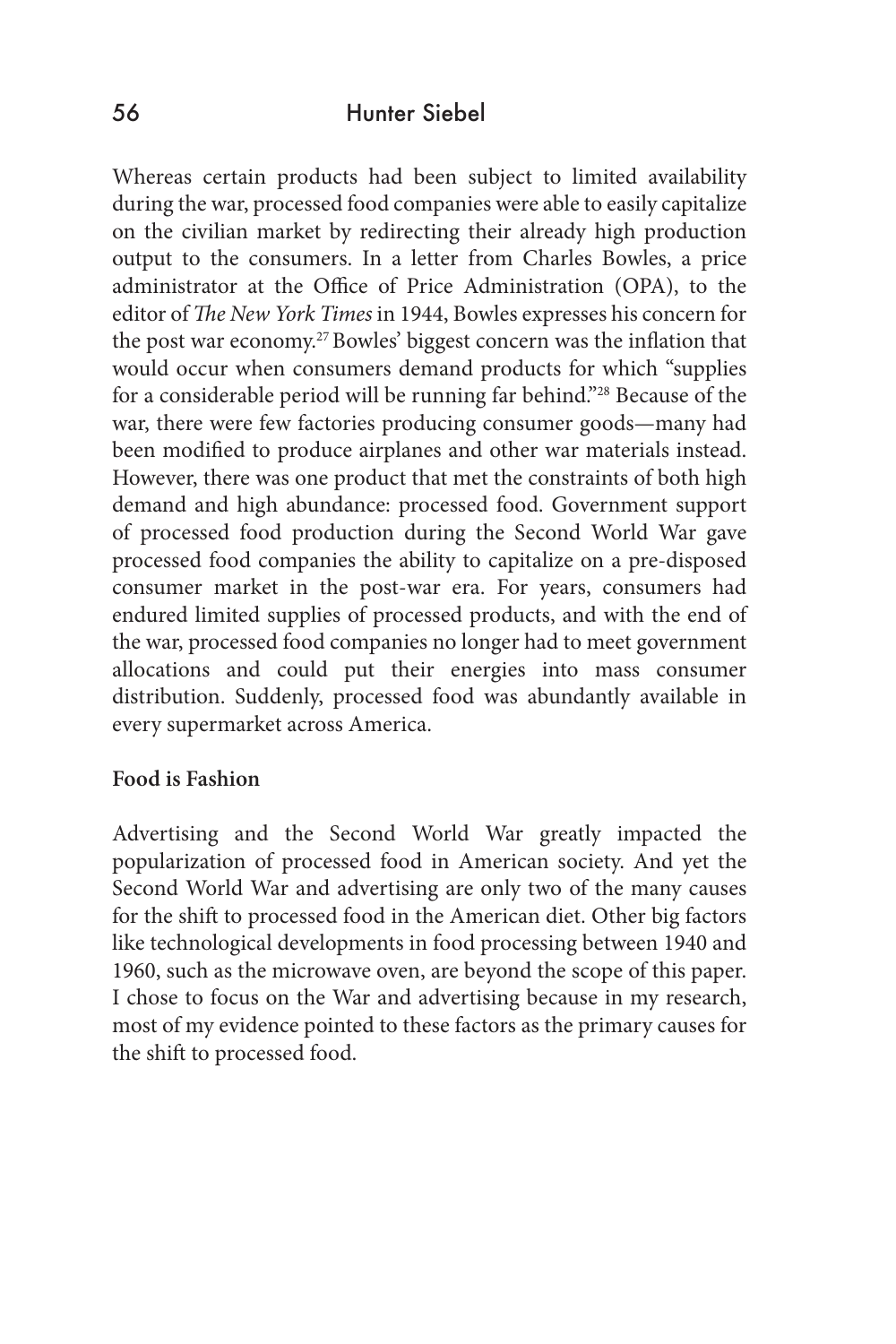The shift in the American diet to processed foods, dating back to 1940, is now beginning to show its adverse affects. Because of this shift, obesity and other health concerns plague our nation. Even though we live in a world today where butter and fortified margarine are not their own food group, and processed food no longer symbolizes the affluence and success of America, our society is still struggling to break its old, unhealthy habits.

Understanding the history of why we eat the way we do is a key factor in understanding how we can change those unhealthy habits. For years, people have been arguing that society should stop eating processed food because it's unhealthy, but we have seen minimal changes in the American diet as a result. But by looking at history, we can understand that eating food is about a lifestyle, not about the quality of the product. In order to see real results in American eating patterns, we have to make fresh fashionable.

Luckily, this is beginning to take place in American society, with social media at the forefront. Social media is serving as an advertising medium for the healthy lifestyles of many people and is beginning to make being healthy the contemporary choice in mainstream society. This is the first step to fixing America's processed food epidemic.  $\bullet$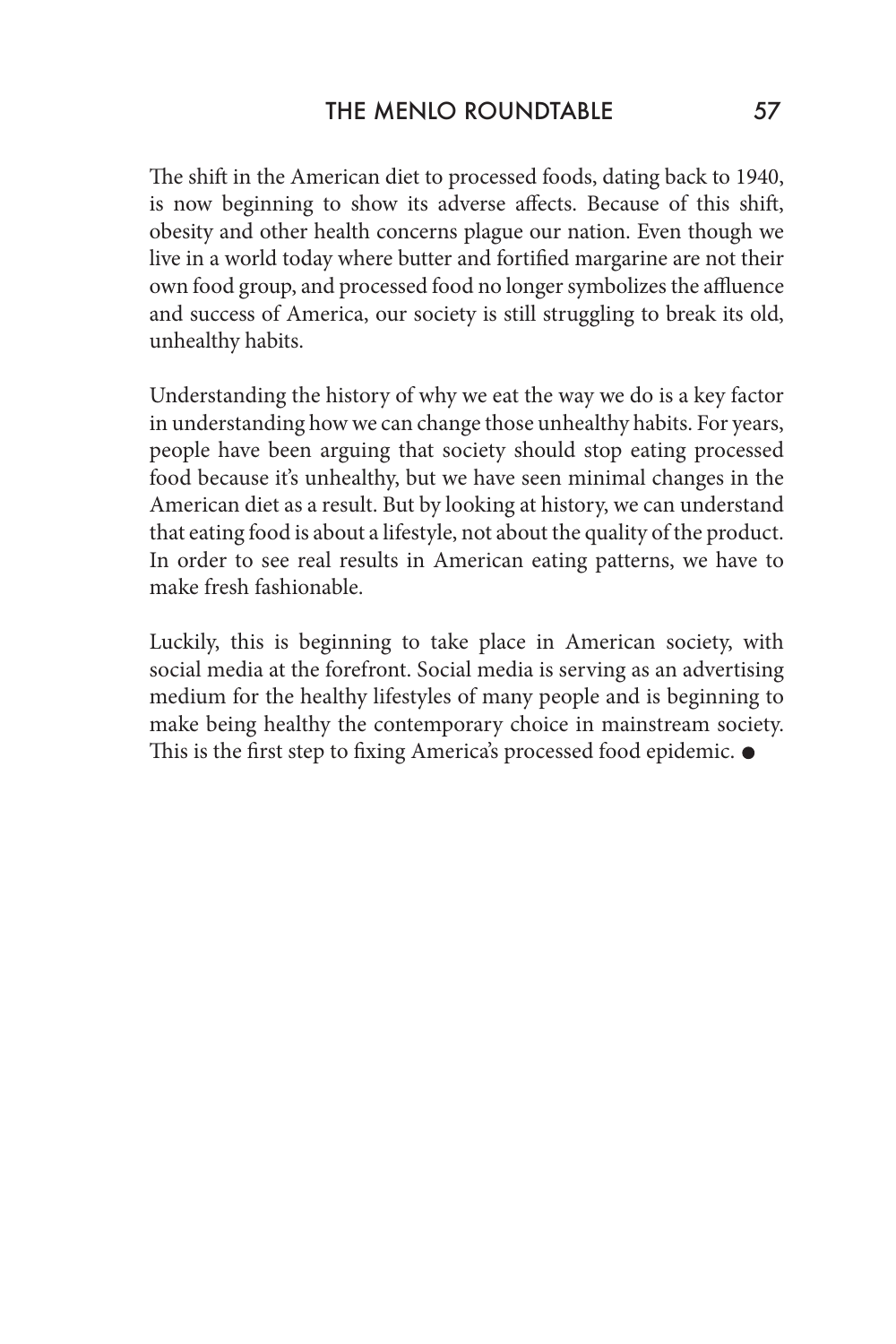**Appendix A**



An a maximum correlation of the state of the state of the flavor . . . flavor that could come only from the finest ingredients, pridefully blended and baked to bread perfection. This is great bread . . . unsurpassed in taste and nourishment. Anyway you serve it, you'll enjoy it.<br>Jane Parker White Enriched Bread is your best bread buy!



*A&P Jane Parker Bread*. Magazine advertisement. 1956.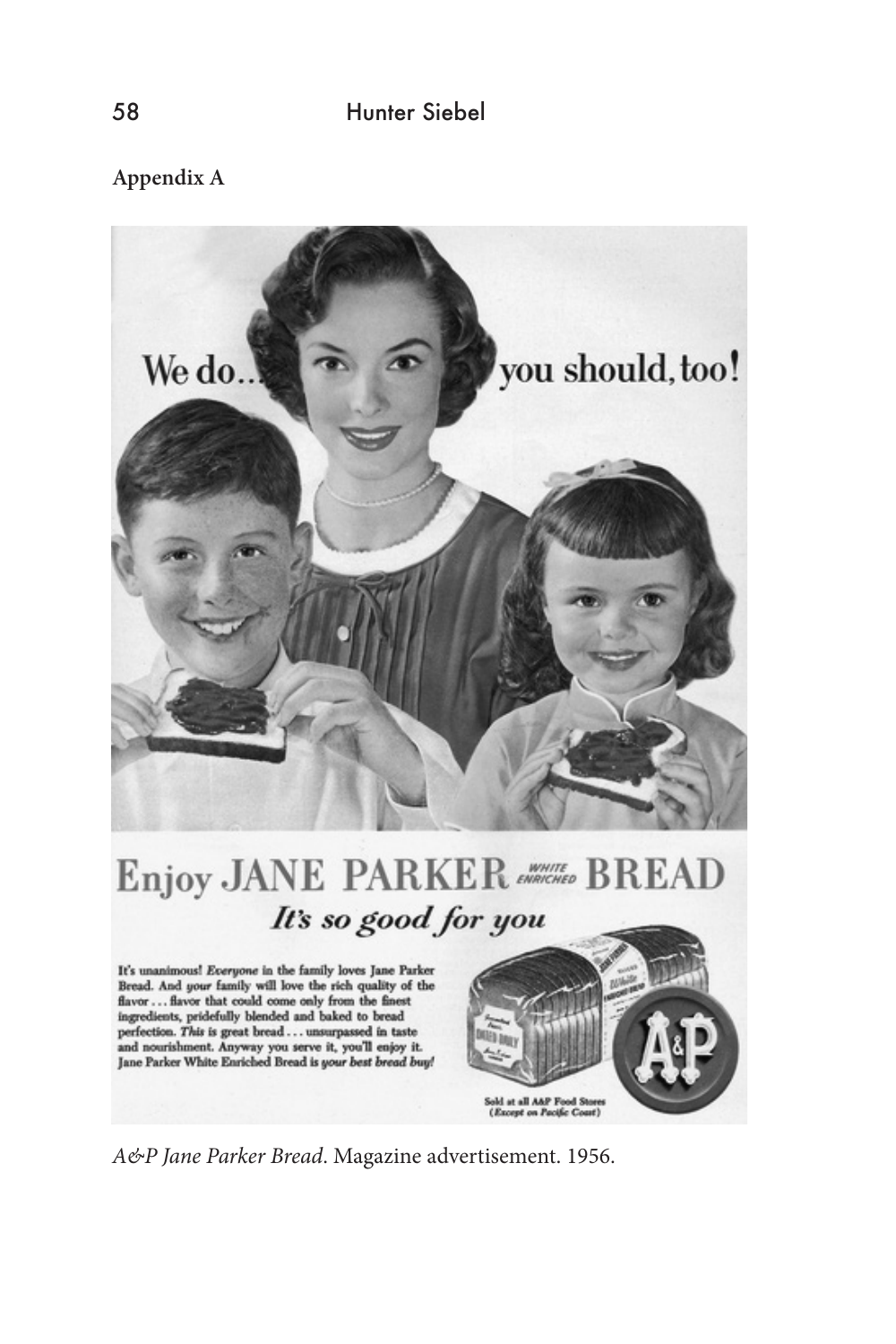## **Appendix B**



Office of War Information. "Can All You Can: It's a Real War Job!" Illustration. 1943. World War II Poster Collection. Northwestern University Library.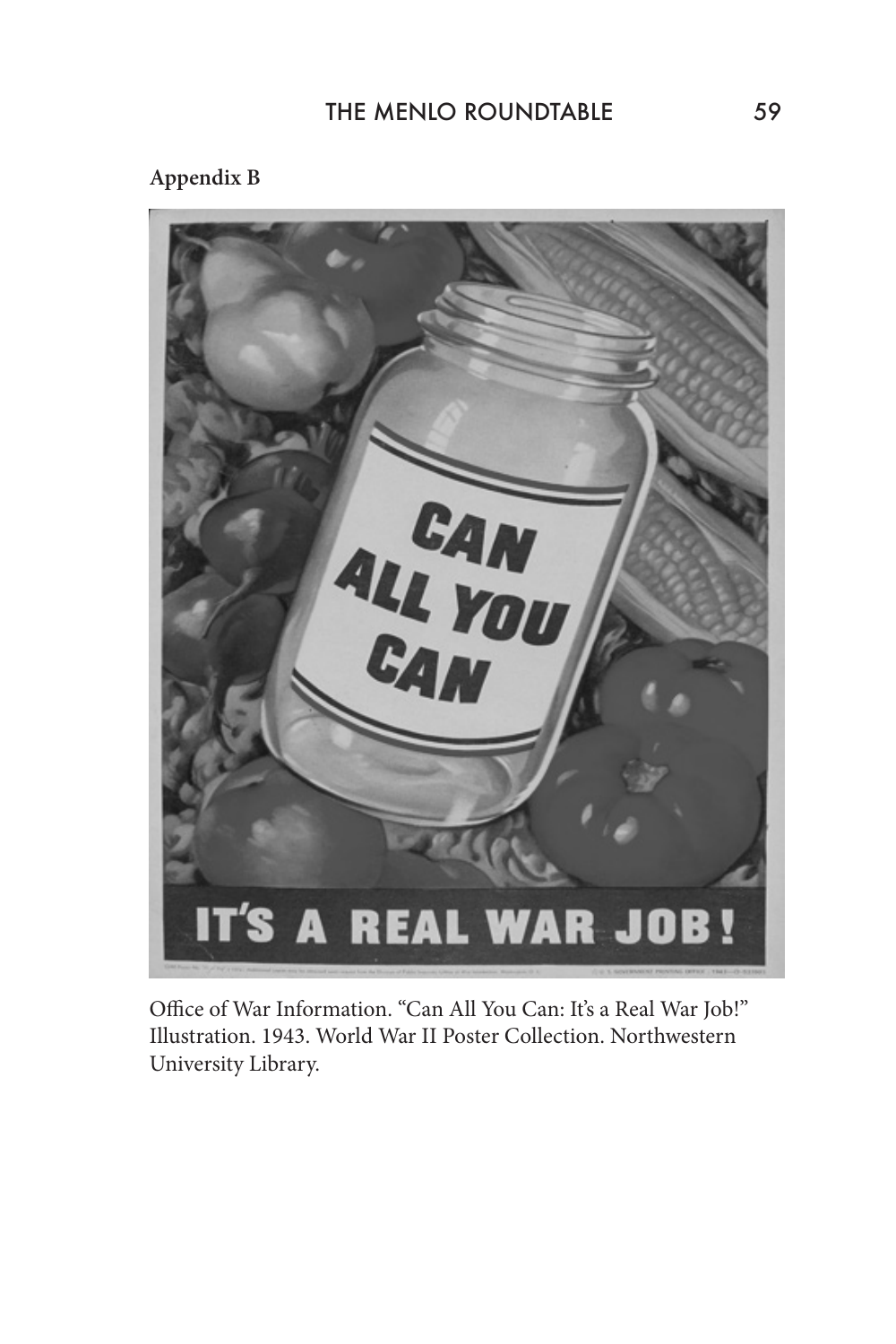**Appendix C**



War Food Administration. "Eat the Basic 7... Every Day! Eat a Lunch That Packs a Punch!" Illustration. 1943. UNT Digital Library. University of North Texas.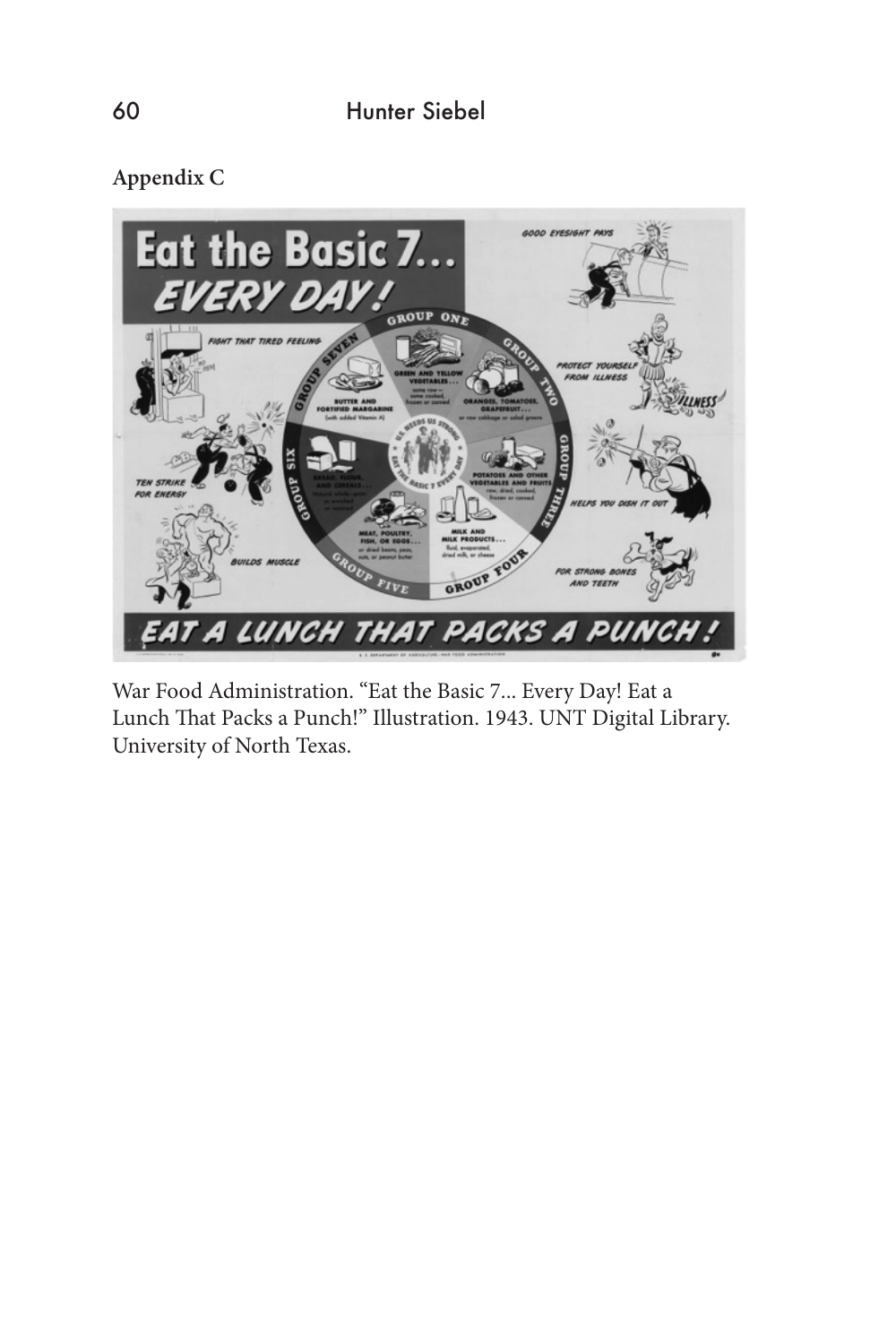## THE MENIO ROUNDTABLE 61

#### **Notes**

1. Paul Freedman, Joyce E. Chaplin and Ken Albala, *Food in Time and Place: The American Historical Association Companion to Food History* (Berkeley: University of California Press, 2008), 171-172.

2. Robert J. Gordon, *The Rise and Fall of American Growth: The U.S. Standard of Living Since the Civil War* (Princeton NJ: Princeton University Press, 2016), 351.

3. Ibid.

4. Ibid., 352.

5. "Number of TV Households in America," chart, 1980, Television History.

6. Sherri Machlin, *American Food by the Decades* (Santa Barbara: ABC- CLIO, 2011), xv.

7. *Pillsbury Instant Mashed Potatoes*, television advertisement (1954; Durham NC: Duke University Libraries).

8. *A&P Jane Parker Bread*, magazine advertisement (1956).

9. Margaret Barnard Pickel, "How Come No Jobs for Women?," *New York Times*, January 27, 1946.

10. Norma Yerger Queen to Office of War Information, 1944.

11. Monte Olmsted, "Nixon, Khrushchev, and Betty Crocker at the 1959 'Kitchen Debate,'" *Taste of General Mills* (blog), July 24, 2014.

12. Richard Nixon and Nikita Khrushchev, "The Kitchen Debate," July 24, 1959, transcript, Teaching American History.

13. Freedman, *Food in Time and Place*, 172.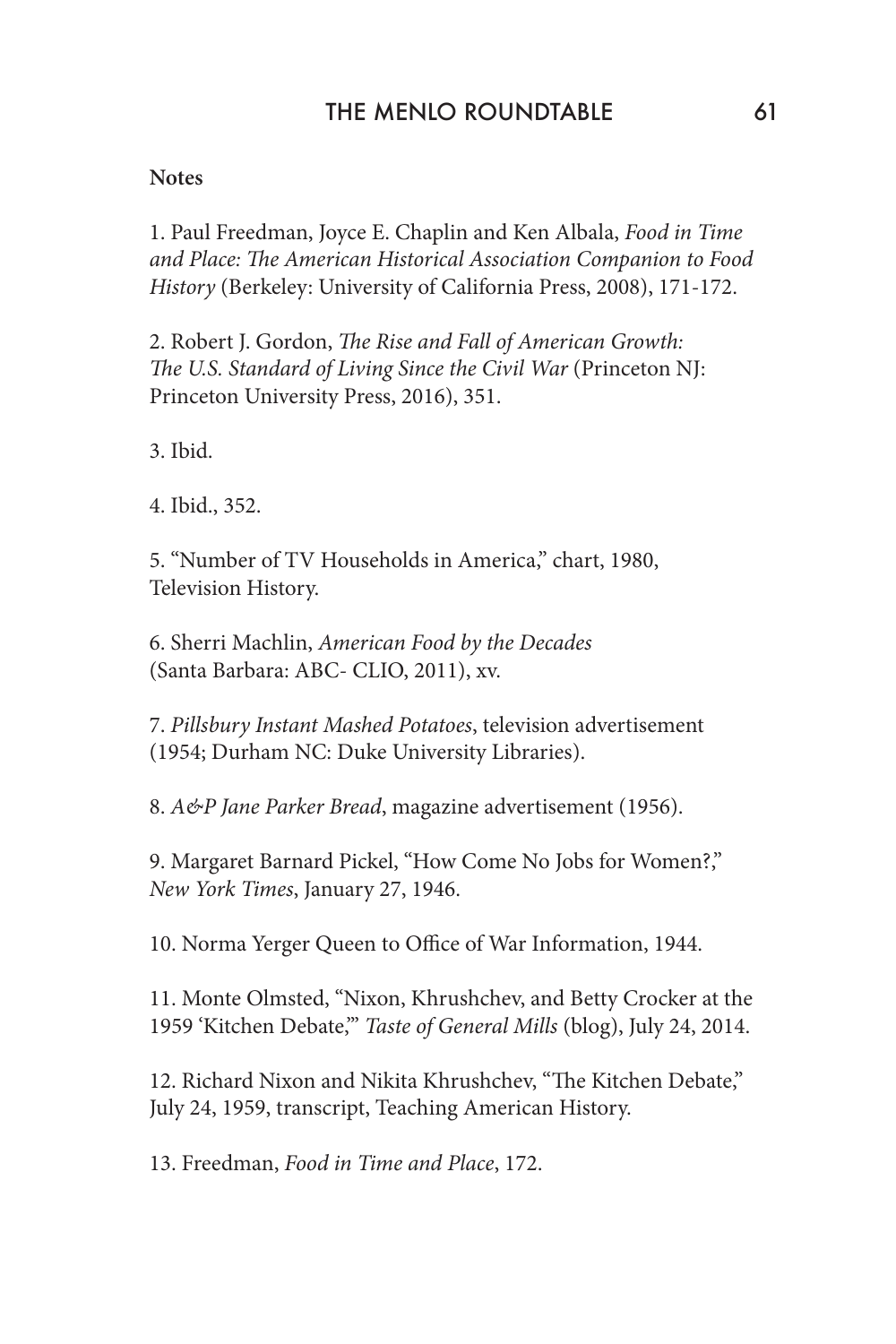14. Office of War Information, "Can All You Can: It's a Real War Job!," illustration, 1943, World War II Poster Collection, Northwestern University Library.

15. *Magazine War Guide* (Washington D.C.: Office of War Information, 1945), 10.

16. Ibid.

17. War Food Administration, "Eat the Basic 7... Every Day! Eat a Lunch That Packs a Punch!," illustration, 1943, University of North Texas Digital Library.

18. Ibid.

19. Roosevelt to Congress, "Message to Congress on the Food Program."

20. *How You Can Help Keep Wartime Prices Down!* (Washington D.C.: Price Administration Office, 1942),1; Ibid., 17.

21. Ibid., 16.

22. Franklin D. Roosevelt to Congress, "Message to Congress on the Food Program," November 1, 1943, The American Presidency Project, University of California, Santa Barbra.

23. Ibid.

24. Robert Higgs, "The Two Price System," *The Freeman*, April 24, 2009.

25. "Grocery Retailers' Head Calls For Removal of Price Controls," *New York Times*, February 4, 1946.

26. "Food Men Discuss \$4,000,000,000 Year," *New York Times*, January 25, 1950.

27. Chester Bowles to the editor of the *New York Times*, June 18, 1944.

28. Ibid.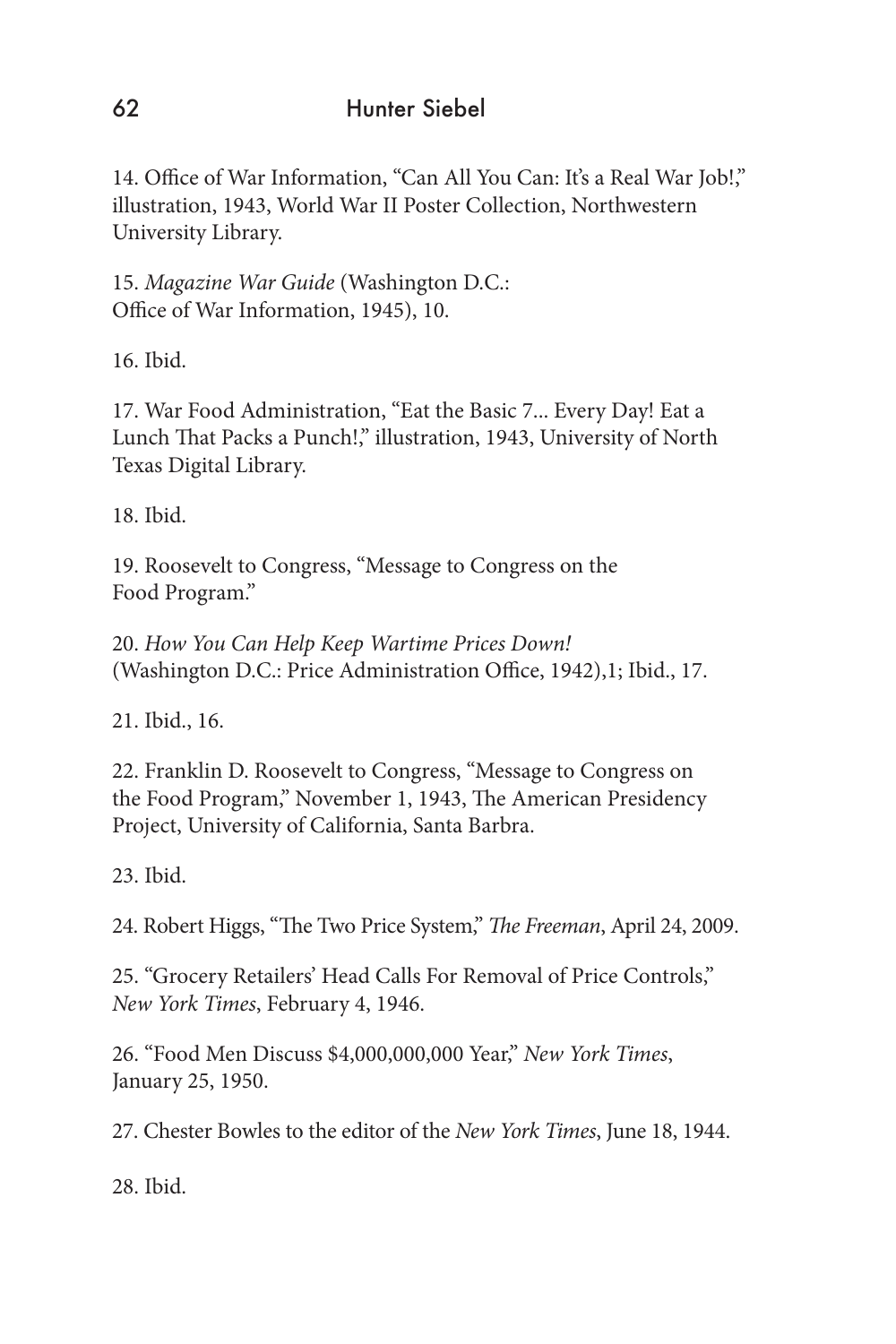## THE MENLO ROUNDTABLE 63

### **Bibliography**

#### *Primary Sources*

*A&P Jane Parker Bread*. Magazine advertisement. 1956.

Bowles, Chester. Chester Bowles to the editor of the *New York Times*, New York, June 18, 1944.

*How You Can Help Keep Wartime Prices Down!* Washington D.C.: Price Administration Office, 1942.

*Magazine War Guide*. Washington D.C.: Office of War Information, 1945.

*New York Times*. "Food Men Discuss \$4,000,000,000 Year." January 25, 1950.

*New York Times*. "Grocery Retailers' Head Calls for Removal of Price Controls." February 4, 1946.

Nixon, Richard. Richard Nixon and Nikita Khrushchev, "The Kitchen Debate." Transcript. July 24, 1959. Teaching American History.

Office of War Information. "Can All You Can: It's a Real War Job!" Illustration. 1943. World War II Poster Collection. Northwestern University Library.

Pickel, Margaret Barnard. "How Come No Jobs for Women?" *New York Times*. January 27, 1946.

*Pillsbury Instant Mashed Potatoes*. Television advertisement. Durham: Duke University Libraries, 1954.

Queen, Nancy Yerger. Nancy Yerger Queen to Office of War Information, UT, 1944.